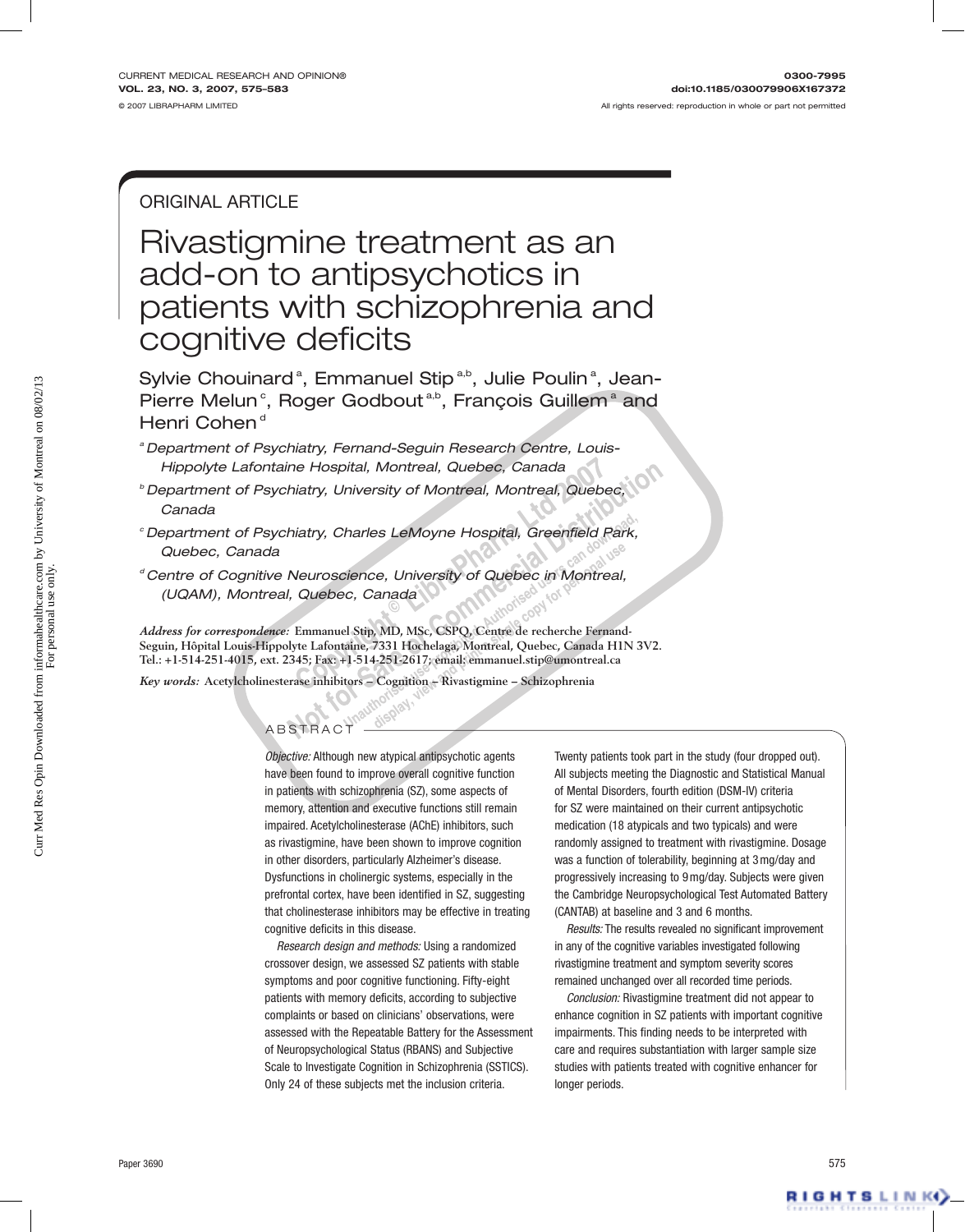# Introduction

It has been suggested that cholinergic agonists, including acetylcholinesterase (AChE) inhibitors, such as rivastigmine, may slow down cognitive decline not only in Alzheimer's disease but also in other pathologies<sup>1,2</sup>. In Alzheimer's disease, the effect of AChE inhibitors may slow down cognitive deficits in patients with mild to moderate deficits but does not improve deficits that already exist<sup>3</sup>. A recent systematic review showed that donepezil, rivastigmine and galantamine can delay cognitive impairment (evaluated with the Alzheimer's Disease Assessment Scale Cognitive Subscale [ADAS-Cog]) in patients with mild-to-moderate Alzheimer's disease, at least for 6 months<sup>4</sup>. Important future studies on AChE inhibitors in Alzheimer's disease would be to evaluate combination therapies or prevention with other agents, such as A-beta or estrogens<sup>3</sup>. Another study investigating the effects of rivastigmine on dementia associated with Parkinson's disease showed an improvement in attention and executive functions<sup>1</sup>. Others authors also investigated the pharmacological treatment of cognitive impairment in dementia with Lewy bodies; AChE inhibitors were shown to be effective<sup>2</sup>.

Some studies have also pointed to an abnormal cholinergic system in schizophrenia (SZ) as decreased numbers of muscarinic and nicotinic receptors<sup>5,6</sup>. The presence of abnormal cholinergic function in patients with SZ provides a rationale for testing the effectiveness of cholinesterase inhibitors in treating the cognitive impairments often seen in SZ, such as memory and attention deficits<sup>7,8</sup>. Such impairments are often observed at the onset of the illness and do not appear to be attributable to the antipsychotic treatment $^{\circ}$ .

The cognitive impairments that appear in the earliest phases of schizophrenia persist throughout its course<sup>10</sup>. Attention<sup>11–13</sup>, memory<sup>14,15</sup>, and executive function<sup>16,17</sup> may be affected, usually moderately. Neurocognitive impairments are a major impediment to social and vocational rehabilitation<sup>18</sup>. In addition, patients with executive deficits have been found to be less functional in their daily living activities, assessed with specific tasks (choosing a menu, shopping the ingredients, cooking a meal)<sup>19</sup>. Thus, improvement in cognitive function in SZ patients should be considered in the search for new treatments.

MATRICS, a new US-funded program that brings together representatives of academia, industry and government, has been set up to investigate cognitive deficits in  $SZ^{20}$ . This program has identified the main obstacles that are likely to interfere with the development of pharmacological agents for treating cognitive problems in schizophrenia. These include a lack of a consensus as to how cognition in schizophrenia should be measured, differing opinions as to the most promising pharmacological approaches, challenges in clinical trial design, concerns in the pharmaceutical industry regarding the US Food and Drug Administration's (FDA) approaches to drug approval for this indication and issues in developing a research infrastructure that can carry out clinical trials of promising drugs.

A number of studies have shown that various atypical antipsychotic medications result in cognitive benefits in schizophrenia patients<sup>21,22</sup>. A meta-analysis conducted by Woodward *et al*. 23 revealed that atypicals are superior to typicals in improving overall cognitive function. In this study, estimate of effect size was calculated  $(ES = 0.24)$ . Some improvements were noted in the speed of learning and processing with specific atypical antipsychotics. However, cognitive impairment still persists with atypical neuroleptics and provides a rationale to search for new agents to improve cognition.

Several hypotheses have been advanced concerning the neural systems involved in SZ. Alteration of cholinergic activity may play an important role in the cognitive impairments seen in this disease. Freedman et al.<sup>24</sup> showed that there is a lower density of nicotinic receptors in the hippocampus of SZ patients. Reduced numbers of muscarinic and nicotinic receptors may contribute to cognitive impairments<sup>25</sup>. Karson *et al.*<sup>26</sup> demonstrated that there is a correlation between cognitive impairments and decreased brain choline acetyltransferase levels in SZ. These results suggest that the abnormality of cholinergic system is correlated with cognitive dysfunction in  $SZ^{27}$ .

Physostigmine showed a trend in improving visuospatial working memory ( $p = 0.07$ ), but not serial verbal learning among patients with schizotypal personality disorder<sup>28</sup>. A case study by MacEwan et *al*. 29 using donepezil as an add-on treatment (10 mg per day for 12 weeks) to risperidone in patients with schizophrenia (paranoid type) showed an improvement in verbal fluency. Conversely, a report by Friedman *et al*. 30 failed to show any beneficial effect of donepezil add-on therapy (10 mg per day for 12 weeks) on cognition in SZ patients  $(n = 36)$ . The cognitive battery used evaluated, attention, memory and executive functions. The authors suggested that these unexpected results may be due to the effects of tobacco (nicotinic tolerance was not evaluated). In fact, chronic tobacco use produces desensitization of nicotinic receptors<sup>31</sup>. It is noteworthy that in SZ smokers, nicotine is associated with improved performance on visuospatial memory  $tasks^{32}$ .

More recent studies have produced contradictory results regarding the efficiency of AChE inhibitors in SZ. As highlighted by  $MATRICs<sup>20</sup>$ , many obstacles may interfere with the development of pharmacological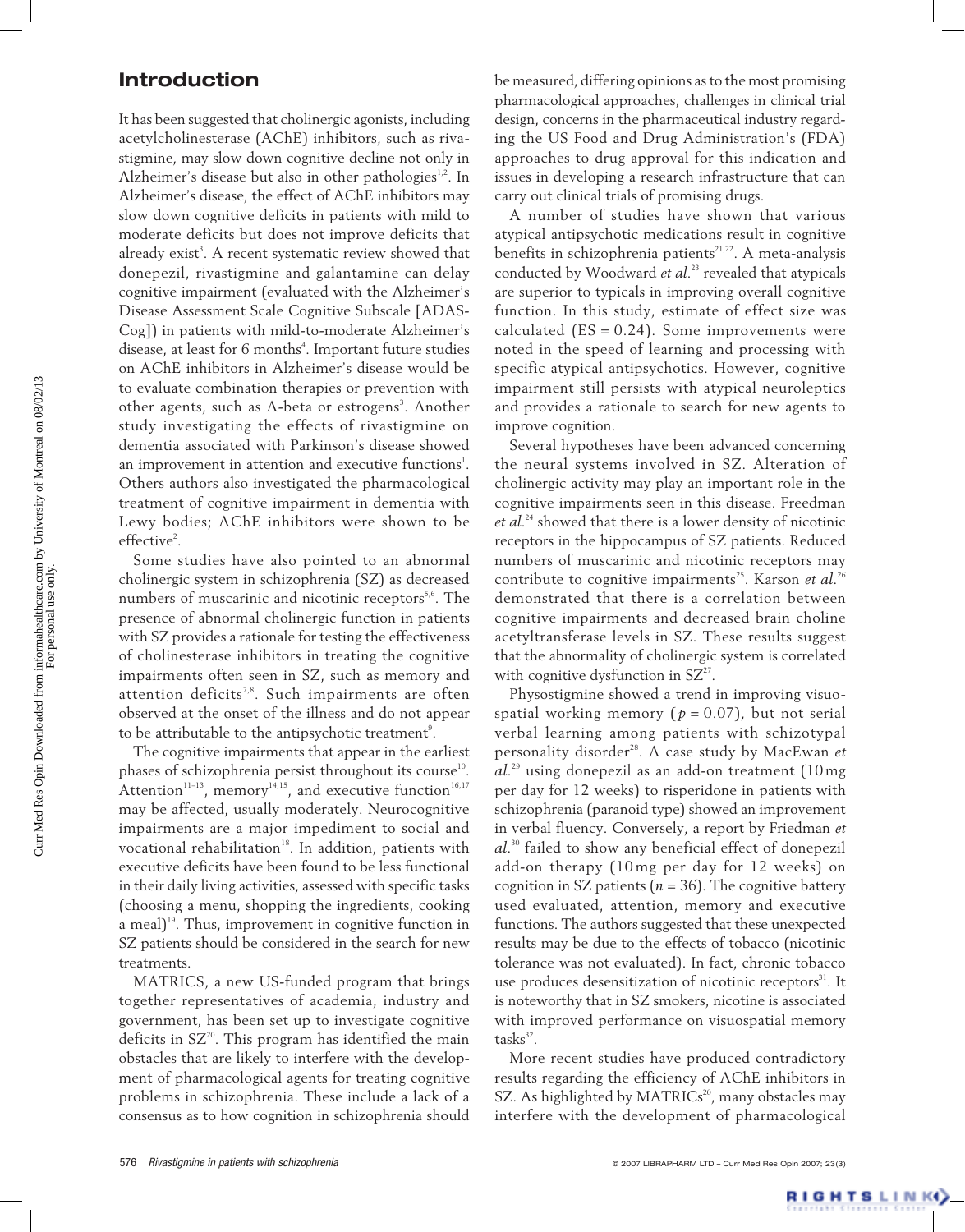agents for treating cognitive problems in schizophrenia. Some reports suggest that the enhanced cholinergic activity triggered by AChE inhibitors improves cognitive function significantly in  $SZ^{33-35}$  but others have failed to find any significant improvement<sup>36,37</sup>.

A meta-analysis of 10 studies conducted by our group investigated the effects of AChE inhibitors on memory in SZ<sup>38</sup>. The results revealed a mild but significant improvement in short-term ( $p = 0.07$ ) and long-term  $(p = 0.01)$  memory after treatment with cholinergic enhancers. However, additional analyses showed that these patients still performed worse than controls after treatment with cholinergic enhancers. The symptom progression was not affected as observed on the Positive and Negative Symptoms Scale (PANSS) curve which, remained stable through out the trial.

In this perspective, the current study was designed to assess the effects of rivastigmine as an add-on therapy to antipsychotic medication on cognitive function in SZ-spectrum patients who have moderate to severe cognitive impairment. We aimed to determine the extent to which this type of medication may enhance cognition in SZ, taking into account nicotine consumption.

# Methods

#### **Setting**

This study was carried out at the Fernand-Seguin research center, which is part of Louis–Hippolyte Lafontaine Hospital. As two patients were recruited from Charles LeMoyne Hospital (by Dr J-P. Melun), the study was approved by the ethics committees of both hospitals.

#### **Subjects**

The study examined 20 patients (five women and 15 men) assigned to one of two groups (groups 1 or 2). The mean age of the patients was  $28.85 \pm 7.92$  years. Nineteen patients fulfilled the diagnostic criteria of the Diagnostic and Statistical Manual of Mental Disorders, fourth edition (DSM-IV) diagnosis of SZ and one patient in group 2 presented with schizoaffective disorder (APA)<sup>39</sup>. Fourteen patients reported smoking cigarettes on a daily basis (three women and 11 men, age  $27.5 \pm 6.1$  years) and six were non-smokers (two women and four men, age:  $32.5 \pm 10.3$  years). The clinical characteristics of the two groups are reported in Table 1.

All patients had been on stable antipsychotic medication for at least 2 months prior to the commencement of the study and medication dosage was kept unchanged for the duration of the study. Four patients included in the study received anticholinergic medication during the study. Eighteen patients were under atypical antipsychotics (nine olanzapine, four clozapine, three quetiapine and two risperidone), one was receiving zuclopenthixol (male, 50 year old) and one was receiving chlorpromazine (male, 37 year old). The mean doses and chlorpromazine equivalence for each group were calculated and presented in Table  $1^{40}$ .

#### **Eligibility**

Patients aged 18 to 50 years participated in the study. The inclusion criteria were a score < 75 on the immediate or delayed memory indices of the Repeatable Battery for the Assessment of Neuropsychological Status (RBANS). This battery has been previously validated with schizophrenia patients<sup>41</sup>. This criterion was established based on the scores of healthy subjects (range  $= 90.8$  to 102.9 on the memory index). It takes about 30 minutes to complete the test. Patients with current substance abuse (amphetamines, Ecstasy, PCP, cocaine, THC or alcohol), other Axis 1 or 3 diagnoses, or pronounced suicidal potential were excluded.

#### **Recruitment**

A total of 58 patients were assessed with the RBANS and the Subjective Scale to Investigate Cognition in Schizophrenia (SSTICS) upon referral by psychiatrists, based on subjective complaints of memory deficits or on doctors' observations. Thirty-five patients were eliminated for various reasons (older age, a diagnosis of drug abuse, failure to meet the diagnosis for SZ spectrum, or possible pregnancy). Ten patients scored higher than the allowed RBANS score in the inclusion criteria and 13 patients refused to participate. All participants received a full explanation of the study before they gave informed written consent.

Twenty-four patients were thus recruited and only twenty completed the study. Four patients dropped out of the study after a few weeks into the trial while they were receiving rivastigmine. Of these four patients, one developed disorganized thought, another was hospitalized due to pronounced suicidal tendencies and two refused to continue the trial without giving any specific reason.

#### Clinical assessments

All patients were assessed with classical psychiatric assessments, in addition to the PANSS. These assessments were performed at baseline, 3 and 6 months into the study by the same trained rater<sup>42</sup>.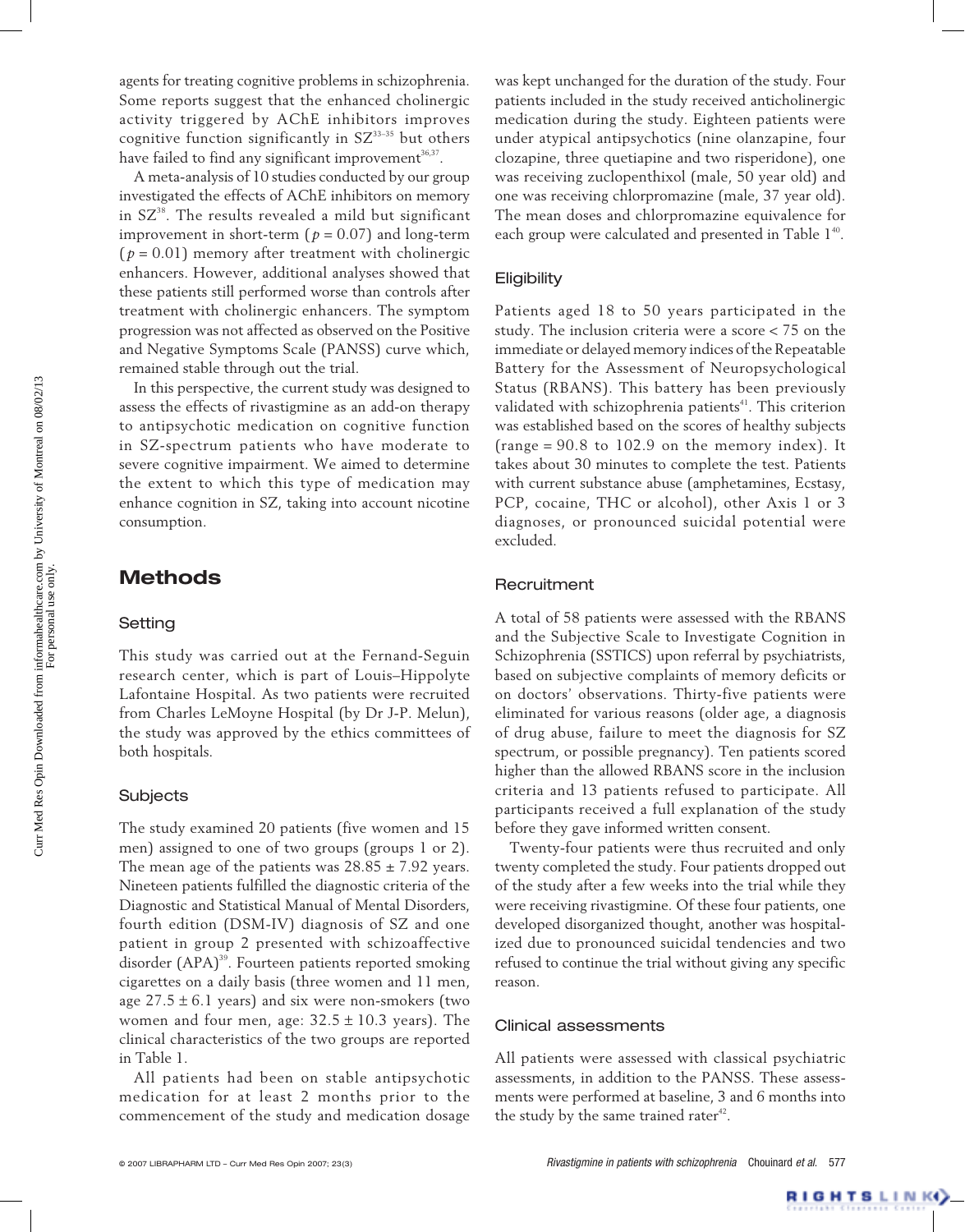|                              | Group 1             |                  | Group 2          |                  |
|------------------------------|---------------------|------------------|------------------|------------------|
| N                            | 9                   |                  |                  | 11               |
| Age, years (SD)              | 32.67 (8.65)        |                  |                  | 25.73 (5.95)     |
| Sex, $n$                     |                     |                  |                  |                  |
| Female                       | 3<br>$\overline{2}$ |                  |                  |                  |
| Male                         | 6                   |                  | 9                |                  |
| Disease duration, years (SD) |                     | 8.77 (7.79)      | 4.25(5.28)       |                  |
| <b>RBANS</b> (SD)            | 71.11 (8.45)        |                  | 67.64 (10.96)    |                  |
| PANSS total (SD)             | 74.00 (0.71)        |                  | 75.00 (5.66)     |                  |
| SSTICS (SD)                  | 39.00 (23.79)       |                  | 32.38 (12.35)    |                  |
| Fagerström (SD)              | 3.77(3.90)          |                  | 4.78(3.15)       |                  |
| Smokers                      | 5                   |                  | 9                |                  |
|                              | $\boldsymbol{n}$    | Mean dose.<br>mg | $\boldsymbol{n}$ | Mean dose,<br>mg |
| Olanzapine                   | $\overline{4}$      | 13.75            | 5                | 16.50            |
| Risperidone                  | $\Omega$            |                  | $\mathcal{P}$    | 3.25             |
| Quetiapine                   | $\overline{2}$      | 450.00           | 1                | 600.00           |
| Clozapine                    | 2                   | 600.00           | 2                | 400.00           |
| Chlorpromazine               | $\Omega$            |                  | 1                | 50.00            |
| Zuclopenthixol*              | 1                   | 15.00            | $\Omega$         |                  |
| Chlorpromazine (equiv.)      | 9                   | 490.00           | 11               | 402.30           |

*Table 1. Characteristics of the two groups at baseline*

\*From the thioxanthene class, characterized with a high affinity for dopamine  $D_1$ , D<sub>2</sub>,  $α$ <sub>1</sub>-adrenergic and serotonin 5-HT<sub>2</sub> receptors and a low affinity for histamine H<sub>1</sub>, muscarinic, cholinergic and  $\alpha_2$ -adrenergic receptors

PANSS = Positive and Negative Symptoms Scale; RBANS = Repeatable Battery for the Assessment of Neuropsychological Status; SSTICS = Subjective Scale to Investigate Cognition in Schizophrenia

#### Cognitive assessment

The Cambridge Neuropsychological Test Automated Battery (CANTAB) was administered to all patients by someone well trained to administer this battery. This battery has been standardized on large populations, including patients with SZ, and can be used repeatedly with the same subject<sup>43-46</sup>. Because all tests in the battery are nonverbal, CANTAB evaluates cognitive performance independently of language and culture. The tasks used were: (1) Paired Associates Learning (PAL) for the assessment of long term memory (LTM); (2) Reaction Time (RTI) for processing speed; (3) Rapid Visual Processing (RVP) for sustained attention; (4) Stockings of Cambridge (SOC) for executive function; and (5) Spatial Working Memory (SWM) for working memory. Subjective complaints of cognitive deficit were evaluated using the SSTICS<sup>47,48</sup>.

#### Nicotine questionnaire

The Fagerström questionnaire, a reliable questionnaire on tobacco smoking habits, was administered to each patient before and after 3 months of treatment with rivastigmine<sup>49</sup>. The maximum score on this questionnaire is 11 and the lowest score is 0; a score greater than 6 represents nicotine dependence.

#### Titration and administration of rivastigmine

Rivastigmine was administered as a function of patients' tolerance. Patients began rivastigmine treatment at a dose of 1.5mg twice daily during the first month. This dose was raised to 3mg twice daily during the second month and then to 4.5mg twice daily during the third month. The dose was taken with a full meal in the morning and evening.

#### **Tolerability**

During rivastigmine treatment, patients were closely followed on a weekly basis by nurses. At each visit, parameters were checked including vital signs (weight and blood pressure). In addition, blood samples were taken before and after rivastigmine treatment (urea, creatine, total bilirubin, triglycerides, creatinine kinase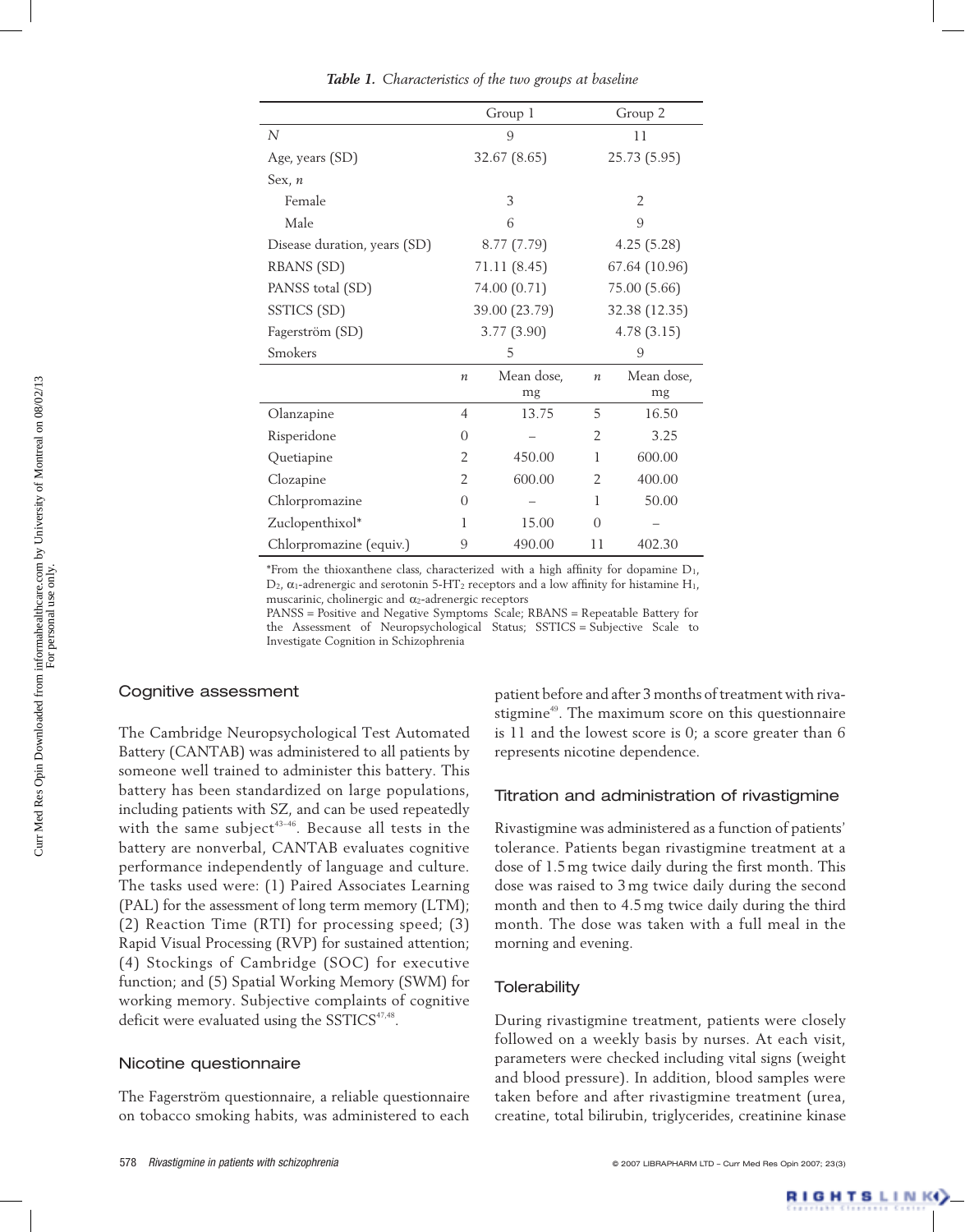[CK], aspartate aminotransferase [AST], alanine aminotransferase [ALT], phosphate alkaline and cholesterol levels).

#### Experimental design

This study was a randomized crossover trial. All patients were assessed at baseline (T1). Patients were randomly assigned to one of two groups for 3 months – rivastigmine plus antipsychotics (group 1) or antipsychotics alone (group 2). At the end of 3 months (T2), all patients were evaluated a second time with the same cognitive tests used at baseline. For the next 3 months, the patients in group 1 discontinued rivastigmine while the patients in group 2 received rivastigmine. At the end of this additional 3 months (T3), the cognitive performance of patients in both groups was evaluated for the third time (T3) (see Table 2).

#### Statistical analysis

Random assignment was used to avoid any confound between the two groups. Baseline differences in cognitive functioning (CANTAB) and clinical symptoms (PANSS) were assessed using *t*-tests for independent groups. The statistical relationships between SSTICS, RBANS and PANSS were also conducted at baseline.

All CANTAB cognitive variables were assessed separately using a Latin square design. The same analyses were performed with the PANSS measures (negative, positive, general and total scale scores).

# **Results**

#### **Baseline**

Despite the random assignment, we found significant age differences between the two groups of patients. The Student *t*-test revealed that patients in group 1 were significantly older than those in group 2 ( $p = 0.05$ ). There was no other difference between the two groups in the duration of illness, CANTAB or PANSS measures at baseline. In addition, there was no significant difference between the two groups with regard to antipsychotic medication, chlorpromazine equivalent or nicotinic dependence. Duration of illness data was missing for two patients in group 2.

There was a significant positive correlation between the RVP (CANTAB) and the PANSS at baseline, suggesting that sustained attention is correlated with positive and general symptoms, and patients with more positive symptoms made more errors ( $p = 0.03$ ). Also, patients who scored high on the Fagerström questionnaire (categorized as smokers) performed better on the total RBANS scale and had more negative symptoms ( $p < 0.05$ ) than patients with lower scores. Seven patients showed nicotine dependence in scoring higher than 6 on the Fagerström questionnaire.

#### Cognitive data

Statistical analyses performed with the Latin square design did not reveal any change after rivastigmine treatment on any of the CANTAB variables (all

|                       | Group 1        |                |                   | Group 2        |                |                |  |
|-----------------------|----------------|----------------|-------------------|----------------|----------------|----------------|--|
|                       | T <sub>1</sub> | T <sub>2</sub> | T <sub>3</sub>    | T <sub>1</sub> | T <sub>2</sub> | T <sub>3</sub> |  |
|                       | baseline       |                | 3 months 6 months | baseline       | 3 months       | 6 months       |  |
| Treatment             |                |                |                   |                |                |                |  |
| Rivastigmine          |                | $\times$       |                   |                | $\times$       | $\times$       |  |
| Eligibility           |                |                |                   |                |                |                |  |
| <b>RBANS</b>          | $\times$       |                |                   | $\times$       |                |                |  |
| Experimental measures |                |                |                   |                |                |                |  |
| <b>CANTAB</b>         | $\times$       | $\times$       | $\times$          | $\times$       | $\times$       | $\times$       |  |
| <b>SSTICS</b>         | $\times$       | $\times$       | $\times$          | $\times$       | $\times$       | $\times$       |  |
| Nicotinic tolerance   | $\times$       | $\times$       | $\times$          | $\times$       | $\times$       | $\times$       |  |
| Safety, tolerability  |                |                |                   |                |                |                |  |
| <b>PANSS</b>          | $\times$       | $\times$       | $\times$          | $\times$       | $\times$       | $\times$       |  |
| Blood sampling        | ×              | ×              |                   |                | $\times$       | $\times$       |  |
| Vital signs           | $\times$       | $\times$       |                   |                | $\times$       | $\times$       |  |

*Table 2. Experimental design*

CANTAB = Cambridge Neuropsychological Test Auto mated Battery; PANSS = Positive and Negative Symptoms Scale; RBANS = Repeatable Battery for the Assessment of Neuropsychological Status; SSTICS = Subjective Scale to Investigate Cognition in Schizophrenia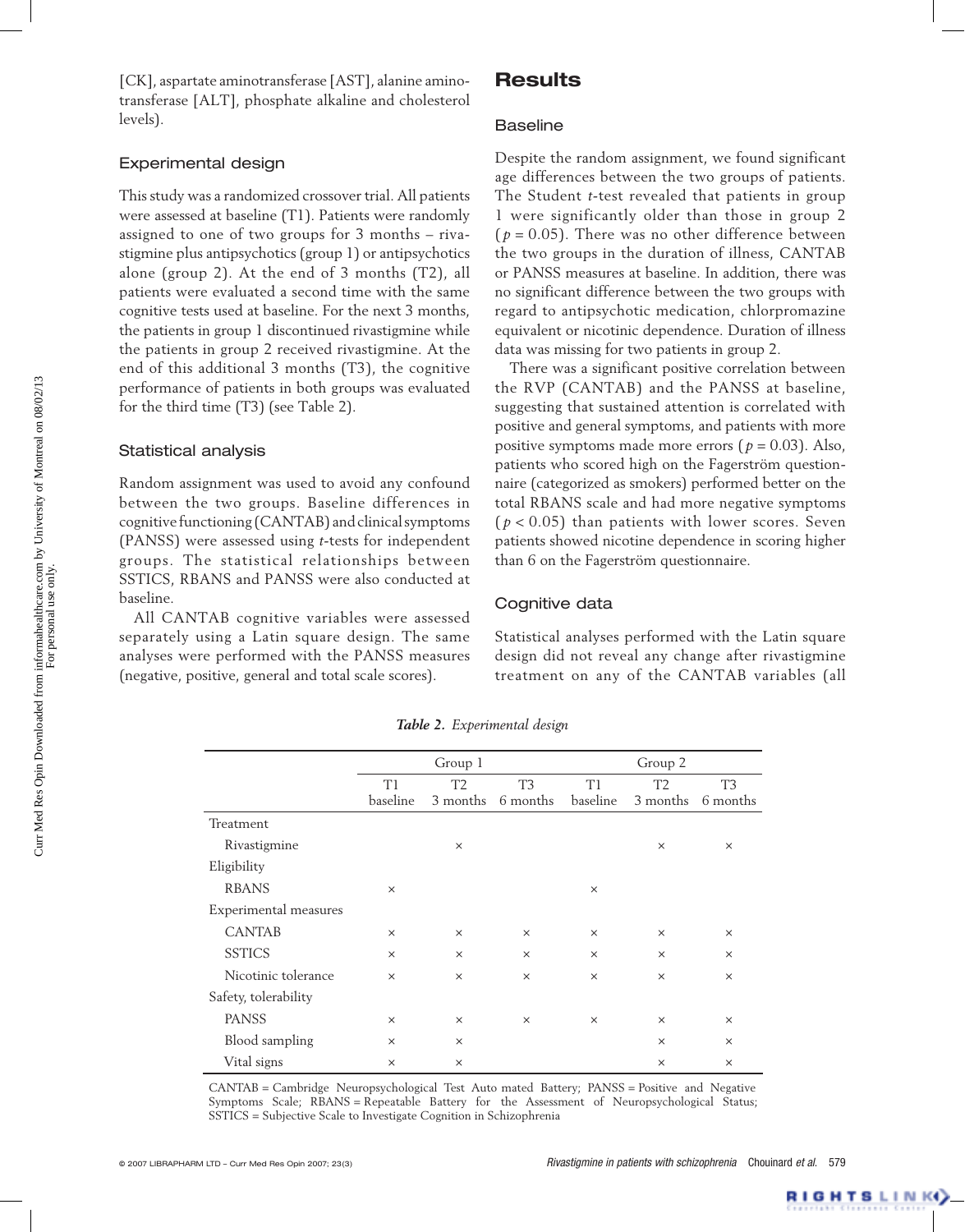*p*-values > 0.05) Table 3 shows several variables of each task analyzed. Nor was there any change on the SSTICS after rivastigmine treatment  $(p = 0.42)$ .

#### Clinical data

Clinical symptoms remained unchanged following rivastigmine treatment in patients, as assessed with PANSS (positive, negative, general and global symptoms) (see Table 3). Effectively, we have not observed any difference in cognitive enhancement outcomes between add-on rivastigmine treatment and placebo.

#### **Tolerability**

As mentioned above, two patients were removed from the study because of worsening SZ symptoms. The most frequent side effects reported by patients  $(n = 5)$  during the study were nausea and vomiting, which disappeared almost entirely after the instruction to take the medication with a meal was emphasized to patients. Follow up for compliance with medication and doses was performed once weekly by nurses.

One patient reported weight loss and three others mentioned more vivid dreams. Ninety-five percent of the patients were compliant with the medication protocol with an exception of one patient that had side effects with a dose of 3mg BID.

Some slight anomalies were found in blood samples during rivastigmine treatment. Three patients showed transitional CK augmentation with normal troponins (one of these patients also had a familial history of cholecystitis). Two of these patients were on olanzapine and the other on clozapine. The patient with familial history of cholecystitis was on clozapine. An increase in cholesterol and triglycerides was detected in two patients.

## **Discussion**

This randomized crossover study investigated the effect of rivastigmine, an AChE inhibitor, concomitant to antipsychotic medication on cognitive function in patients with SZ. The results did not reveal any effect of this medication on cognitive functioning as assessed with neurocognitive tasks (CANTAB) or on clinical symptoms. Our main concern was that the well-known relationship between rivastigmine and increased cholinergic activity might increase patients' positive symptoms. But our results did not show any worsening of either positive or negative symptoms.

*Table 3. Latin square analysis on cognitive variables (CANTAB) and clinical symptoms (PANSS) for rivastigmine effects*

|                            | F     | p-value |
|----------------------------|-------|---------|
| Reaction time              |       |         |
| Movement time              | 0.26  | 0.62    |
| Reaction time              | 0.64  | 0.56    |
| Paired associates learning |       |         |
| Stage completed            | 0.06  | 0.79    |
| Total trials               | 1.16  | 0.29    |
| Total errors               | 0.56  | 0.53    |
| Stockings of Cambridge     |       |         |
| Initial think time         | 0.002 | 0.92    |
| Subsequent time            | 0.070 | 0.85    |
| Rapid visual processing    |       |         |
| Total hits                 | 3.17  | 0.08    |
| Total misses               | 2.55  | 0.12    |
| Spatial working memory     |       |         |
| Total errors               | 0.24  | 0.63    |
| Strategy                   | 0.78  | 0.61    |
| <b>PANSS</b>               |       |         |
| Positive symptoms          | 0.17  | 0.69    |
| Negative symptoms          | 0.80  | 0.62    |
| General symptoms           | 0.26  | 0.62    |
| Total score                | 0.76  | 0.78    |

PANSS = Positive and Negative Symptoms Scale

In the study by Friedman *et al*. 30 there was no change in cognitive function after use of donepezil therapy as an adjunctive treatment to risperidone in SZ patients. The dose in two conditions was 5 mg and 10 mg per day for 12 weeks. The authors suggested that this was probably due to a selection confound, as their selected patients had a *z-*score of –3.5 on the California Verbal Learning Test (CVLT). Thus, the patients in their study had severe cognitive deficits, especially in memory. On the other hand, Lenzi *et al*. 35 observed cognitive improvement after only 1 month of treatment with rivastigmine (12mg per day for 12 months) in patients with SZ. In that study, the patients presented mild cognitive impairment at baseline.

The effects of this type of inhibitor may be parallel to what is found in Alzheimer's disease, where the effect of AChE inhibitors may slow down cognitive deteriorations but will not improve any deficits that already  $exist^3$ . In the present study, it is possible that the cognitive deficits exhibited by subjects were too severe for any beneficial effect of rivastigmine to be observed. In summary, these data suggest that AChE inhibitors in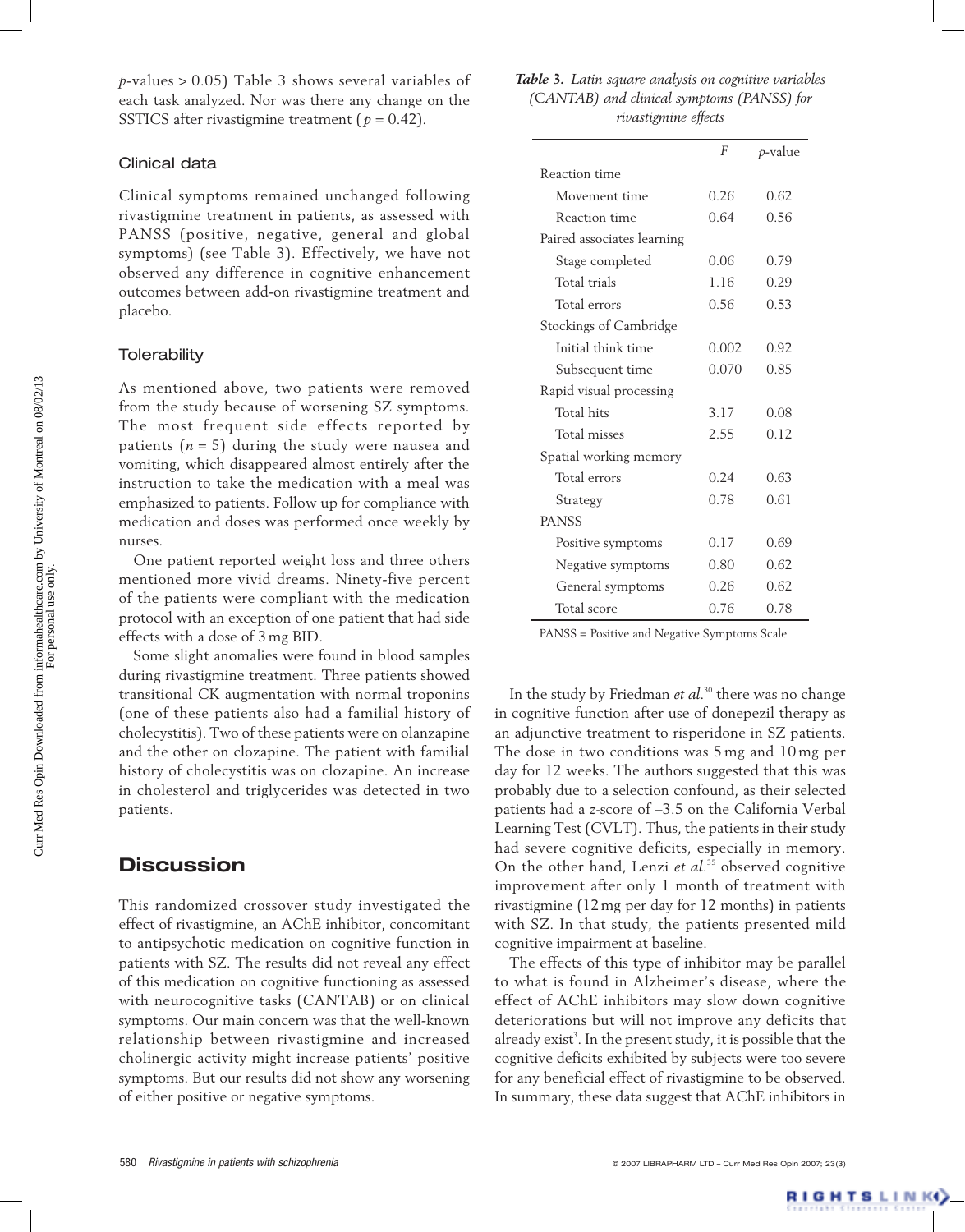SZ would serve more effectively as a preventive therapy than for the treatment of schizophrenia patients with severe cognitive deficits.

A meta-analysis investigating the effectiveness of AChE inhibitors in SZ in eight studies revealed a weak but significant improvement in short term memory and LTM<sup>38</sup>. One interesting factor to consider in future efforts is the effect of the different AChE inhibitors used. As in our study, Sharma *et al*. 50 did not find a beneficial cognitive effect with rivastigmine, but Schubert *et al.*<sup>51</sup> reported improvement in cognition (i.e. attention and memory) with galantamine treatment in schizophrenia patients. As proposed by MATRICS, the heterogeneity of the results may be partially explained by the problems concerning the tools and methodology used to investigate cognitive deficits. It is probable that certain tests to detect improvements in cognitive deficits in SZ are more sensitive than others.

It is possible that the lower dosage used in our study may have contributed to rivastigmine's lack of impact on cognitive function. Rivastigmine was administered at doses ranging from 1.5mg to 4.5mg twice daily (the last month of the trial 4.5mg, BID). This was done to avoid nausea, the main side effect reported with this medication. In Alzheimer's disease, rivastigmine is usually administered at a higher dosage of 6mg twice daily. It is also important to remember that 16 of the patients in this study were cigarette smokers, and this subgroup showed better performance on the RBANS initially. Cholinergic receptors in smokers are desensitized by nicotine and this may reduce the effect of AChE inhibitor treatment. Moreover, cognitive improvements associated with nicotine in smokers are probable and may mask the effect of rivastigmine in these patients. However, there is no drug interaction with rivastigmine, contrary to the possible drug interaction between tobacco products (such as nicotine) and donepezil or galantamine. In any case, the effects of these drugs on improving cognitive function and eventual social adaptation can be questioned. If any effect is reported, it is of little magnitude, and some studies, including ours, have failed to find any change over time in both cognitive and clinical symptoms.

The main limitation in our trial is that the sample might be too small to detect a relatively little effect size. Moreover, the treatment duration (3 months) on rivastigmine may be too short and the doses may be too low, so that no significant effect could be obtained. This seems to be true even in studies conducted to detect an effect in elderly patients with dementia. Finally, our sample was heterogeneous regarding the basic antipsychotic medication. Chew *et al*. 52 reported that atypical antipsychotics clozapine, olanzapine and quetiapine have significant affinity for the muscarinic receptor and showed dose-dependant increases of

anticholinergic activity. However, in our study, the patients were equivalent in the two groups for these three medications and dosage (see Table 1). Sixteen of the twenty-one patients were on these medications, and this could partially explain why no changes were observed after rivastigmine treatment. Also, one possible difficulty concerns the fact that patients were randomly assigned to groups. As a result, the patients in group 1 were significantly older than those in group 2.

A recent functional magnetic resonance imaging (fMRI) study revealed that rivastigmine treatment in SZ increased cerebellar activity and influenced attentional processes<sup>53</sup>. Recent psychopharmacological and fMRI studies tend to show that many neurotransmitters are involved in cognitive functions in SZ. Future research on cognitive enhancers in SZ is necessary, especially using physiological approaches such as fMRI and electrophysiology.

# **Conclusion**

In conclusion, rivastigmine treatment did not appear effective in ameliorating cognitive deficits in SZ patients with important cognitive impairments. One must be careful in making any firm conclusions based on our current data, and our recommendation is that a larger sample should be treated with a cognitive enhancer over a longer time before any definitive conclusion can be drawn.

# Acknowledgment

*Declaration of interest:* This research was supported by an Investigator Initiative Trial proposed to Novartis Canada and by the Université de Montréal Eli Lilly Canada Chair in Schizophrenia Research held by Emmanuel Stip, MD. We would like to thank Pierre Lalonde, MD, Ait Lahcen Bentaleb, MD, PhD, Robert Elie, MD, and Georgina Zahirney, MD for their help in recruitment; the nurses Carole Feltrin and Mylène Marchand for their invaluable support with the patients; and Adham Mancini-Marïe, MD for his valuable comments and advice on this paper.

## References

- 1. Emre M, Aarsland D, Albanese A, et al. Rivastigmine for dementia associated with Parkinson's disease. N Engl J Med 2004;351:2509-18
- 2. McKeith I, Del Ser T, Spano P, et al. Efficacy of rivastigmine in dementia with Lewy bodies: a randomised, double-blind, placebo-controlled international study. Lancet 2000;356:2031-6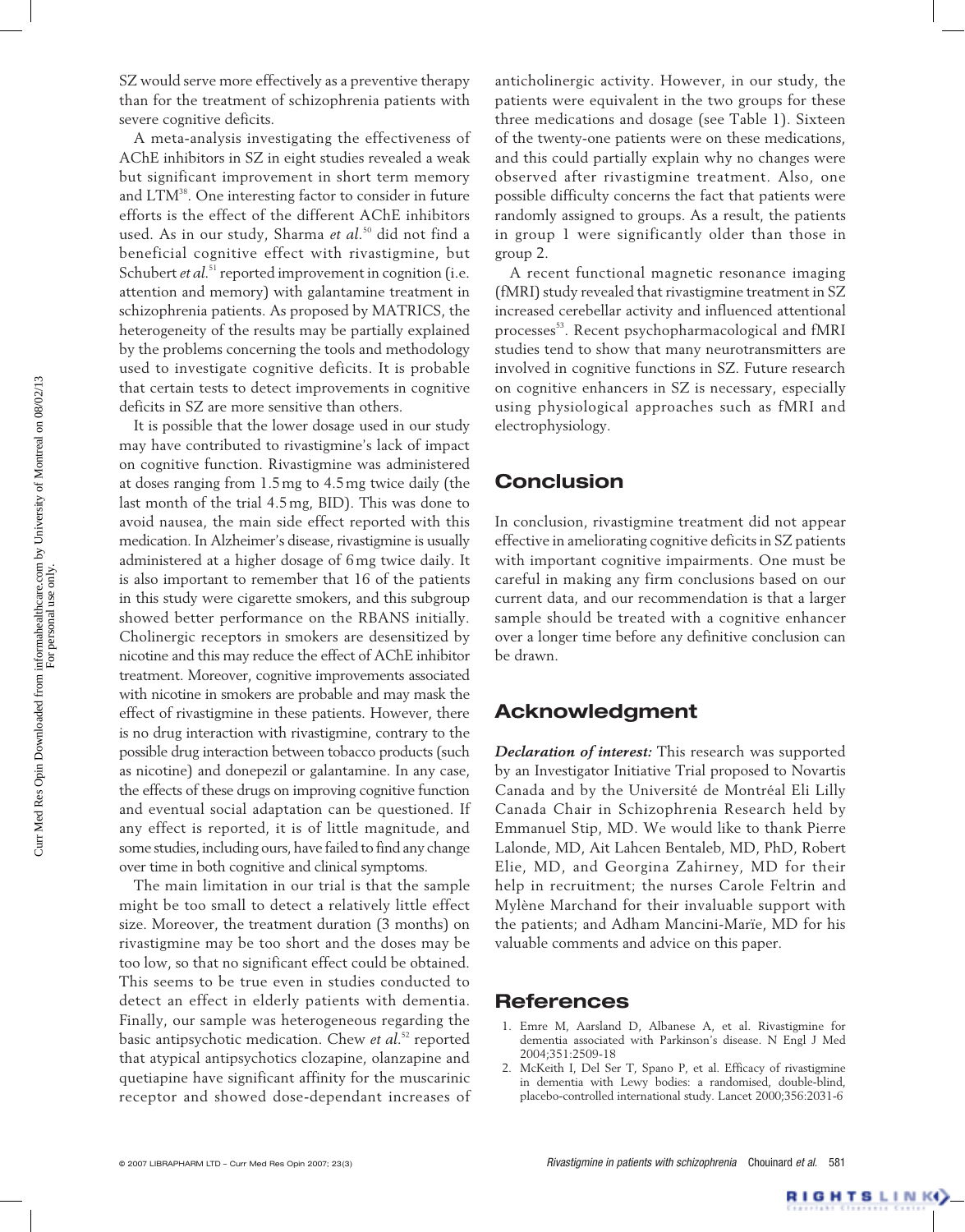- 3. Ibach B, Haen E. Acetylcholinesterase inhibition in Alzheimer's disease. Curr Pharm Des 2004;10:231-51
- 4. Takeda A, Loveman E, Clegg A, et al. A systematic review of the clinical effectiveness of donepezil, rivastigmine and galantamine on cognition, quality of life and adverse events in Alzheimer's disease. Int J Geriatr Psychiatry 2006;21: 17-28
- 5. Crook JM, Tomaskovic-Crook E, Copolov DL, et al. Decreased muscarinic receptor binding in subjects with schizophrenia: a study of the human hippocampal formation. Biol Psychiatry 2000;48:381-8
- 6. Holt DJ, Herman MM, Hyde TM, et al. Evidence for a deficit in cholinergic interneurons in the striatum in schizophrenia. Neuroscience 1999;94:21-31
- 7. Green MF. Schizophrenia from a neurocognitive perspective. Probing the impenetrable darkness. Boston: Allyn and Bacon, 1998
- 8. Sharma T, Harvey P. Cognition in schizophrenia: impairments, importance, and treatment strategies. New York: Oxford University Press, 2000
- 9. Rémillard S, Pourcher E, Cohen H. The effect of neuroleptic treatments on executive function and symptomatology in schizophrenia: a one-year followup study. Schizophr Res 2005;80: 99-106
- 10. Lussier I, Stip E. Memory and attention deficits in drug naive patients with schizophrenia. Schizophr Res 2001;48:45-55
- 11. Addington J, Addington D, Gasbarre L. Distractibility and symptoms in schizophrenia. J Psychiatr Neurosci 1997;22: 180-4
- 12. Chen WJ, Liu SK, Chang CJ, et al. Sustained attention deficit and schizotypal personality features in nonpsychotic relatives of schizophrenic patients. Am J Psychiatr 1998;155: 1214-20
- 13. Hintze B, Kuhn-Dymecka A, Bembenek A, et al. Attention impairment in patients suffering from schizophrenia and their relatives of first-degree. Psychiatr Pol 2004;38:861-73
- 14. Goldberg TE, Torrey EF, Gold JM, et al. Learning and memory in monozygotic twins discordant for schizophrenia. Psychol Med 1993;23:71-85
- 15. Toulopoulouand T, Murray RM. Verbal memory deficit in patients with schizophrenia: an important future target for treatment. Expert Rev Neurother 2004;4:43-52
- 16. Heinrichs RW, Zakzanis KK. Neurocognitive deficit in schizophrenia: a quantitative review of the evidence. Neuropsychology 1998;12:426-45
- 17. Tollefson GD. Cognitive function in schizophrenic patients. J Clin Psychiatry 1996;57:31-9
- 18. McGurk SR, Meltzer HY. The role of cognition in vocational functioning in schizophrenia. Schizophr Res 2000;45: 175-84
- 19. Semkovska M, Bedard M-A, Godbout L, et al. Assessment of executive dysfunction during activities of daily living in schizophrenia. Schizophr Res 2004;69:289-300
- 20. Green MF, Nuechterlein KH, Gold JM, et al. Approaching a consensus cognitive battery for clinical trials in schizophrenia: the NIMH-MATRICS conference to select cognitive domains and test criteria. Biol Psychiatry 2004;56:301-7
- 21. Meltzer HY, McGurk SR. The effects of clozapine, risperidone, and olanzapine on cognitive function in schizophrenia. Schizophr Bull 1999;25:233-55
- 22. Purdon SE, Jones BD, Stip E, et al. Neuropsychological change in early phase schizophrenia during 12 months of treatment with olanzapine, risperidone, or haloperidol. The Canadian collaborative group for research in schizophrenia. Arch Gen Psychiatry 2000;57:249-58
- 23. Woodward ND, Purdon SE, Meltzer HY, et al. A meta-analysis of neuropsychological change to clozapine, olanzapine, quetiapine, and risperidone in schizophrenia. Int J Neuropsychopharmacol 2005;8:457-72
- 24. Freedman R, Hall M, Adler LE, et al. Evidence in postmortem brain tissue for increased numbers of hippocampal nicotinic receptors in schizophrenia. Biol Psychiatry 1995;38:22-33
- 25. Friedman JI, Stewart DG, Gorman JM. Potential noradrenergic targets for cognitive enhancement in schizophrenia. CNS Spectr 2004;9:350-5
- 26. Karson CN, Mrak RE, Hussain MM, et al. Decreased mesopontine choline acetyltransferase levels in schizophrenia. Mol Chem Neuropathol 1996;29:181-91
- 27. Hussain M, Chaudhry Z, Hussain S. Rivastigmine tartrate in treatment of neocognitive deficits in clozapine treated schizophrenics. 51st annual meeting of Canadian Psychiatric Association book of abstracts. CPA 2001, p.64
- 28. Kirrane RM, Mitroupoulou V, Nunn M, et al. Physostigmine and cognition in schizotypal personality disorder. Schizophr Res 2001;48:1-5
- 29. MacEwan GW, Ehmann TS, Khanbhai I, et al. Donepezil in schizophrenia: is it helpful? An experimental design case study. Acta Psychiatr Scand 2001;104:469-72
- 30. Friedman JI, Adler DN, Howanitz E, et al. A double-blind placebo-controlled trial of donepezil adjunctive treatment to risperidone for the cognitive impairment of schizophrenia. Biol Psychiatry 2002;5:349-57
- 31. Reitstetter R, Lukas RJ, Gruener R. Dependence of nicotinic acetylcholine receptor recovery from desensitization on the duration of agonist exposure. J Pharmacol Exp Ther 1999;289: 656-60
- 32. Blaxton TA, Myers C, Kakoyannis A, et al. Effects of nicotine on memory in schizophrenic patients. Schizophr Res 2001; 49:127
- 33. Buchanan RW, Summerfelt A, Tek C, et al. An openlabeled trial of adjunctive donepezil for cognitive impairments in patients with schizophrenia. Schizophr Res 2003;59: 29-33
- 34. Erickson SK, Schwarzkopf SB, Palumbo D, et al. Efficacy and tolerability of low-dose donepezil in schizophrenia. Clin Neuropharmacol 2005;28:179-84
- 35. Lenzi A, Maltinti E, Poggi E, et al. Effects of rivastigmine on cognitive function and quality of life in patients with schizophrenia. Clin Neuropharmacol 2003;26:317-21
- 36. Freudenreich O, Herz L, Deckersbach T, et al. Added donepezil for stable schizophrenia: a double-blind, placebo-controlled trial. Psychopharmacology (Berl) 2005;181:358-63
- 37. Tugal O, Yazici KM, Anil Yagcioglu AE, et al. A double-blind, placebo controlled, cross-over trial of adjunctive donepezil for cognitive impairment in schizophrenia. Int J Neuropsychopharmacol 2004;7:117-23
- 38. Stip E, Sepehry AA, Chouinard S, et al. Add-on therapy with cholinesterase inhibitors for memory dysfunction in schizophrenia: a meta-analysis. [submitted to Clinical Neuropharmacology 2006]
- 39. American Psychiatric Association. Diagnostic and statistical manual of mental disorders, fourth edition. Washington DC: American Psychiatric Association, 1994
- 40. Woods SW. Chlorpromazine equivalent doses for the newer atypical antipsychotics. J Clin Psychiatry 2003;64:663-7
- 41. Wilk CM, Gold JM, Humber K, et al. Brief cognitive assessment in schizophrenia: normative data for the Repeatable Battery for the Assessment of Neuropsychological Status. Schizophr Res 2004;70:175-86
- 42. Kay SR, Casanova MF, Kleinman JE, et al. The Positive and Negative Syndrome Scale (PANSS): rationale and standardisation. Br J Psychiatry 1989;7:59-67
- 43. Pantelis C, Barnes TRE, Nelson HE, et al. Frontal-striatal cognitive deficits in patients with chronic schizophrenia. Brain 1997;120:1823-43
- 44. Potvin S, Briand C, Prouteau A, et al. CANTAB explicit memory is less impaired in addicted schizophrenia patients. Brain Cogn 2005;59:38-42
- 45. Prouteau A, Verdoux H, Briand C, et al. Cognitive predictors of psychosocial functioning outcome in schizophrenia: a followup study of subjects participating in a rehabilitation program. Schizophr Res 2005;77:343-53